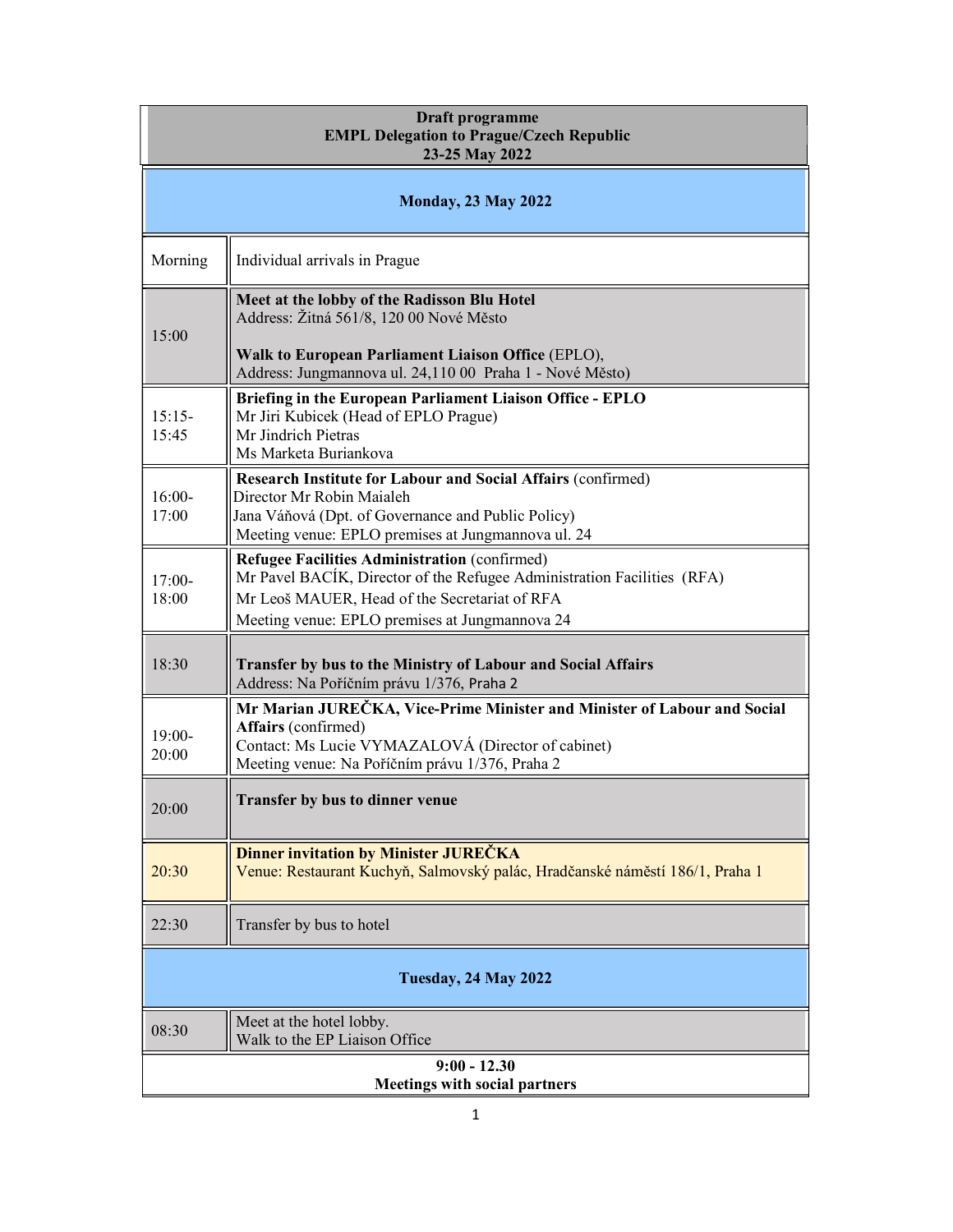| EPLO, Jungmannova ul. 24,110 00 Praha 1 - Nové Město |                                                                                                                                                                                                                                                                                                                                                                                                                                                                                                                                                                          |  |
|------------------------------------------------------|--------------------------------------------------------------------------------------------------------------------------------------------------------------------------------------------------------------------------------------------------------------------------------------------------------------------------------------------------------------------------------------------------------------------------------------------------------------------------------------------------------------------------------------------------------------------------|--|
| 09:00                                                | <b>Meeting with Czech-Moravian Confederation of Trade Unions</b><br>Czech-Moravian Confederation of Trade Unions (confirmed)<br>Represented by<br>Mr. Jiri Vanasek, Chief of the Socio-Economic Department and<br>Mr. Martin Fassmann, Chief Marcroeconomist                                                                                                                                                                                                                                                                                                             |  |
| 10:30                                                | <b>Coffee break</b>                                                                                                                                                                                                                                                                                                                                                                                                                                                                                                                                                      |  |
| 11:00                                                | <b>Union of Employers' Associations - president (confirmed)</b><br>Represented by<br>Mr. Vít Jásek, the Chief Executive Officer<br>Alice Šimerová, Assistant of President of the Union of Employers' Associations, Mr<br>Jiří HORECKÝ.<br><b>Confederation of Industry of the Czech Republic (confirmed)</b><br>Represented by<br>Mr. Jan Rafaj, Vicepresident for Emploment and Labour Market,<br>Ms. Dagmar Kuchtová, Director General.<br>President Mr. Hanák: availability pending.<br>Vladimíra Drbalová.<br>Meeting venue: EPLO, Jungmannova ul. 24,110 00 Praha 1 |  |
| 12:30                                                | Walk to Caffe Graaf<br>Venue: Palackého 740/1, 110 00 Praha 1                                                                                                                                                                                                                                                                                                                                                                                                                                                                                                            |  |
| $12:30 -$<br>14:15                                   | <b>Lunch (at own expenses) at Caffe Graaf</b>                                                                                                                                                                                                                                                                                                                                                                                                                                                                                                                            |  |
| 14:15                                                | Walk to EPLO Jungmannova ul. 24,110 00 Praha 1 - Nové Město                                                                                                                                                                                                                                                                                                                                                                                                                                                                                                              |  |
| $14:30-$<br>15:30                                    | "The House of Children and Youth" (DDM)<br>Director Libor Bezdek of DDM<br>Meeting venue: EPLO Jungmannova ul. 24,110 00 Praha 1 - Nové Město                                                                                                                                                                                                                                                                                                                                                                                                                            |  |
| 15:30                                                | <b>Transfer by bus to</b><br>Straka Academy (seat of CZ government), nám. E. Beneše 128, Malá Strana, Praha 1                                                                                                                                                                                                                                                                                                                                                                                                                                                            |  |
| $16:00-$<br>17:00                                    | Department on Gender Equality Office of the Government (confirmed)<br>Mr Radan Šafařík, Director of the Department on Gender Equality Office of the<br>Government<br>Meeting venue: Straka Academy, Meeting room no. 259                                                                                                                                                                                                                                                                                                                                                 |  |
| $17:00-$<br>18:00                                    | Secretariat of Council for Roma people affairs - tbc<br>Mr. Vojtech Tuzar, Head of Secretariat for Rome people affairs<br>Meeting venue: Straka Academy, Meeting room no. 259                                                                                                                                                                                                                                                                                                                                                                                            |  |
| 18:00                                                | Transfer by bus/foot to the hotel<br>Free evening                                                                                                                                                                                                                                                                                                                                                                                                                                                                                                                        |  |